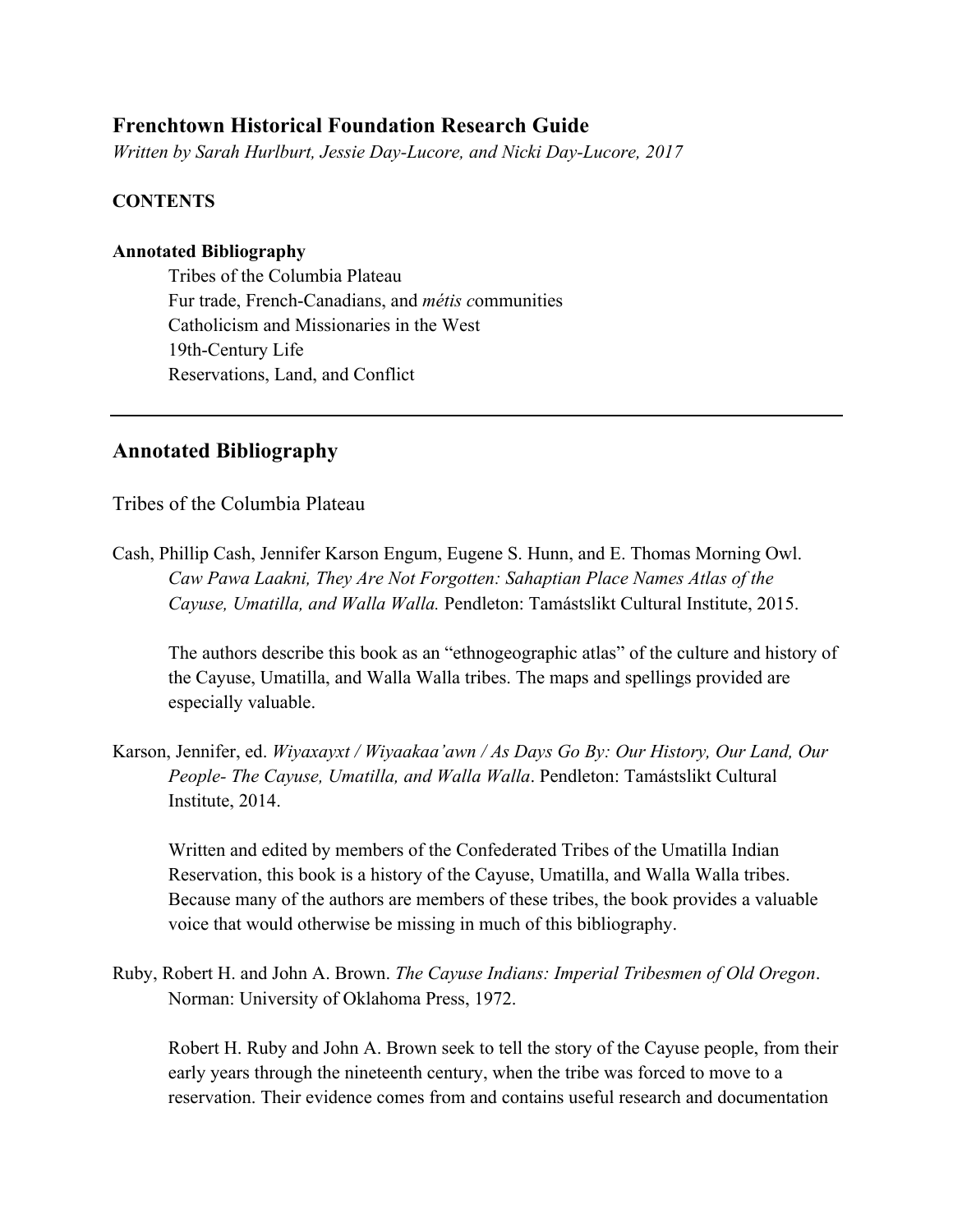from archival materials. Chapter 4, "A Strange New Thing" is valuable for its descriptions of missionary relations and religious conversion of the Cayuse.

Stern, Theodore. *Chiefs & Change in the Oregon Country: Indian Relations at Fort Nez Percés, 1818-1855.* Corvallis: Oregon State University Press, 1996.

Stern's book is a study of the relationships between Plateau Indians (Cayuse, Nez Perces, Wallawalla, Umatilla), fur traders, missionaries, and settlers. He focuses on the changes the Plateau Indians underwent as these people entered the region. Stern traces these forces of change through to the Willamette Valley and details their impact on the Indians tied to Fort Nez Perces. Stern also describes the fall of the fort during the wars of the 1850s and the end of independent tribal government.

Fur trade, French-Canadians, and *métis* communities

Barman, Jean. *French Canadians, Furs, and Indigenous Women in the Making of the Pacific Northwest*. Vancouver: UBC Press, 2014.

Jean Barman focuses on illuminating the historical impacts of French-Canadian men and indigenous women in the Pacific Northwest. This book is useful for its detailed descriptions of the relationships between French Canadians and their indigenous wives, the impacts of their settlement, and the decisions of *métis* descendants in the face of a changing region. It also includes an appendix with biographical excerpts on many of the French-Canadian fur traders.

Foxcurran, Robert, Michel Bouchard, and Sébastien Malette. *Songs Upon the Rivers: The Buried History of the French-Speaking Canadiens and Métis from the Great Lakes and the Mississippi Across to the Pacific*. Montréal: Baraka Books, 2016.

Coauthors Foxurran, Bouchard, and Malette tackle the history of the French-speaking *Canadiens* and their métis communities in North America, from present-day Michigan to Washington. Their work is useful for descriptions of missionary activity, the fur trade, and the communities that French Canadians and Native Americans established in the region, as well as its analysis of the emergence and eventual suppression of a *Métis*  national identity.

Hyde, Anne Farrar. *Empires, Nations, and Families: A History of the North American West, 1800-1860*. Lincoln: University of Nebraska Press, 2011.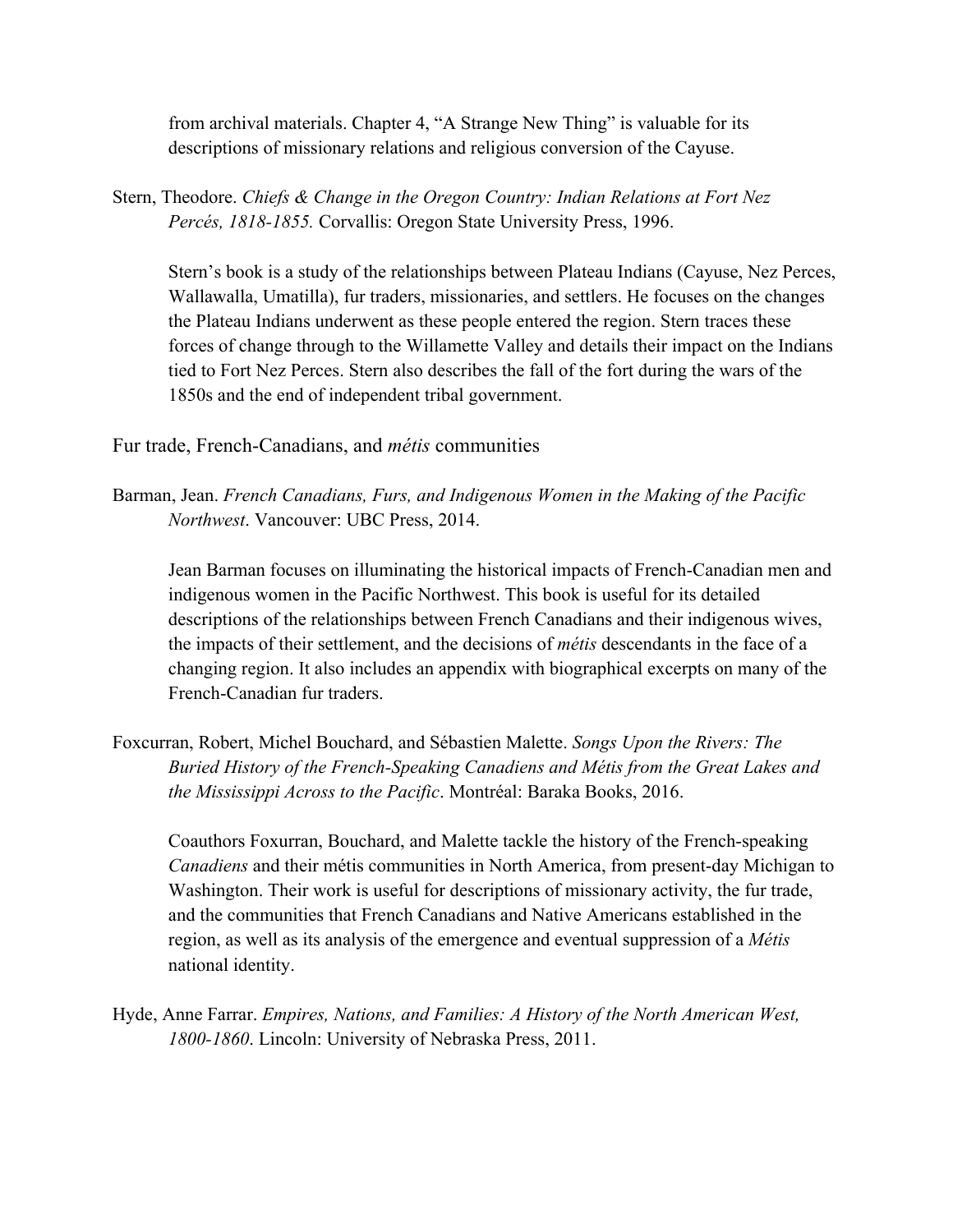Anne Farrar Hyde uses family histories as a frame for the history of the American West, following the connections of various families, several of them mixed-race. It is valuable for specific biographical details about any of those families, as well as for its new lense through which to explore the history of settlement, business, community, and conflict in the West.

Jetté, Melinda Marie. *At the Hearth of the Crossed Races: A French-Indian Community in Nineteenth-Century Oregon, 1812-1859*. Corvallis: Oregon State University Press, 2015.

Author Jetté discusses the settlement of French-Canadian men and indigenous women at French Prairie in the Willamette Valley. She looks at the relationships between the *métis* families, indigenous tribes, and white (mostly American) settlers through the lense of social history. Jetté also provides some details about specific settlers and for examinations of changing religious and racial attitudes during the 19th century.

Rich, E.E. *The History of the Hudson's Bay Company, 1670-1870.* London: Hudson's Bay Record Society, 1958.

Rich's history of the Hudson's Bay Company is useful mostly for background on its founding, including descriptions of the structure of the company and the different jobs and positions employees could have.

Van Kirk, Sylvia. *Many Tender Ties: Women in Fur-Trade Society, 1670-1870.* Norman: University of Oklahoma Press, 1983.

In discussing the roles of women in fur-trading communities, Van Kirk sets out to examine the functions and positions of Indian, métis, and white women in the development of fur-trade society. She highlights the vital contributions of Indian women and their relationships with fur-traders, marriage practices, and racial prejudice in mixedblood society.

Catholicism and Missionaries in the West

Boyd, Robert T. *People of the Dalles: the Indians of Wascopam Mission: A Historical Ethnography Based on the Papers of the Methodist Missionaries.* Lincoln: University of Nebraska Press, 1996.

Anthropologist Robert T. Boyd wrote this book as a study of Chinookan and Sahaptin Indians and methodist missionaries at the Wascopam Mission in the Dalles. It has some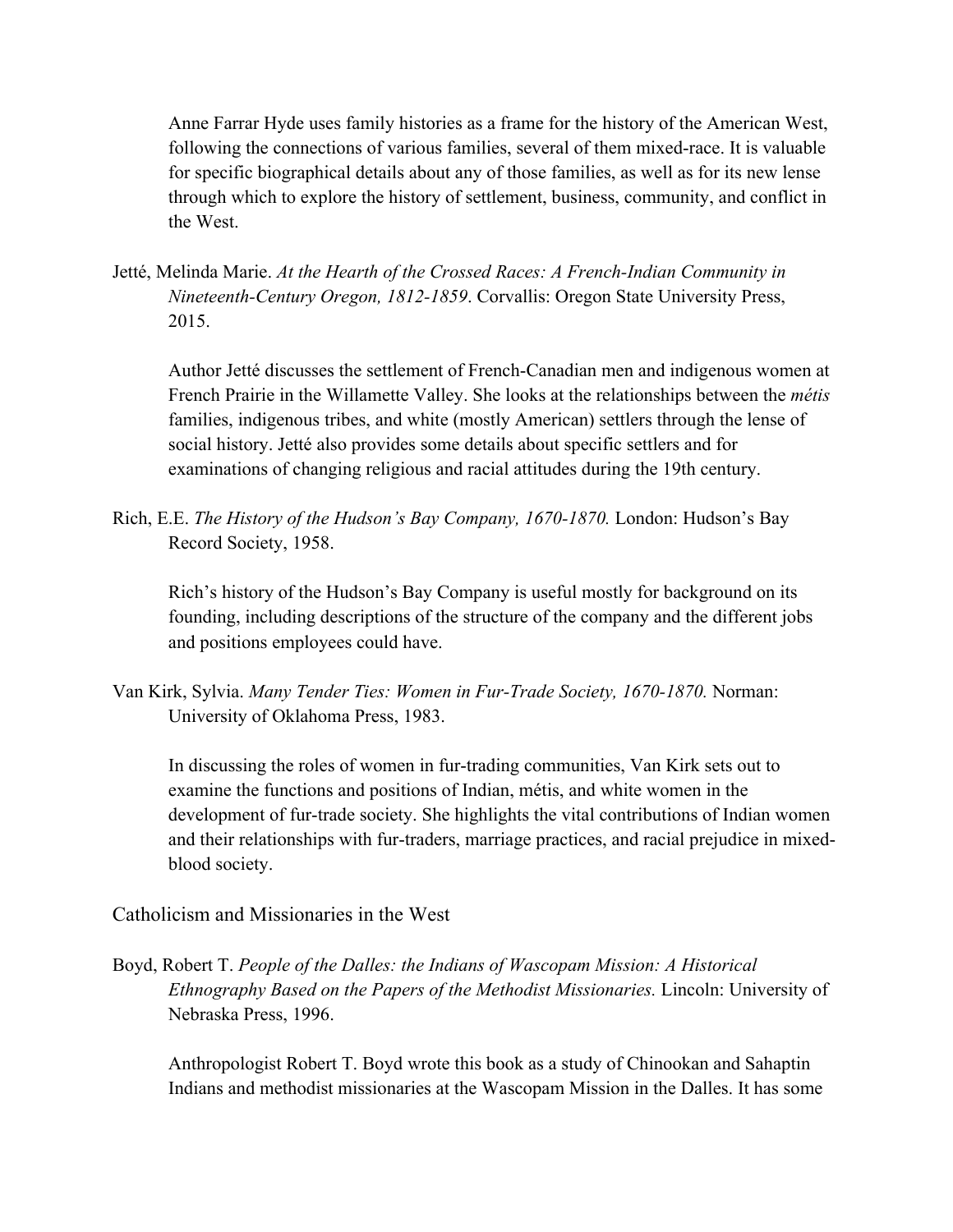descriptions of religious rivalry among different missionaries (see chapter 10), as well two chapters (9 and 10) on the process of religious change before and after the arrival of missionaries. Note that while there are detailed descriptions of Indian religious and spiritual practices, they are specific to the tribes of the Dalles.

Brown, Roberta Stringham and Patricia O'Connell Killen, eds. *Selected Letters of A.M.A. Blanchet, Bishop of Walla Walla & Nesqualy, 1846-1879*. Seattle: University of Washington Press, 2013.

The editors of this volume have compiled the letters of A.M.A. Blanchet, who was the first Catholic missionary to arrive in the Frenchtown area. The letters, along with informative footnotes by the editors, are particularly helpful in understanding the activities and thoughts of Catholic missionaries in Washington Territory.

Hanley, Philip M. *History of the Catholic Ladder*. Edited by Edward J. Kowrach. Fairfield, WA: Ye Galleon Press, 1993.

Author Philip M. Hanley provides a detailed discussion of the creation and usage of the Catholic Ladder, an evangelizing tool created by Catholic missionaries in the 19th century. It contains thorough descriptions of the various versions of the Catholic Ladder, as well as the Protestant Ladder off of which it was as based. It is especially helpful in providing detailed labels for the ladders.

Munnick, Harriet Duncan. *Catholic Church Records of the Pacific Northwest; Missions of St. Ann & St. Rose (1847-1888), Walla Walla and Frenchtown (1859-1872), and Frenchtown (1872-1888)*. Portland: Binford & Mort, 1989.

One of several volumes, Munnick's work to collect, translate, and transcribe Catholic church records for the Walla Walla area is an extremely valuable source. Documented in these records are baptisms, burials, and marriages; the records are from the missions of St. Anne (Umatilla), St. Rose (Frenchtown), and St. Patrick's (Walla Walla). Munnick also includes summaries of the mission activities, biographies of prominent families and priests, and photographs.

Pambrun, Sam. "Saint Rose of Frenchtown." *Oregon Catholic Historical Society* 28, no. 2 (Fall 2015): 4-11. http://oregoncatholichistoricalsociety.weebly.com/uploads/8/6/5/0/8650634/fall2015news letter.pdf.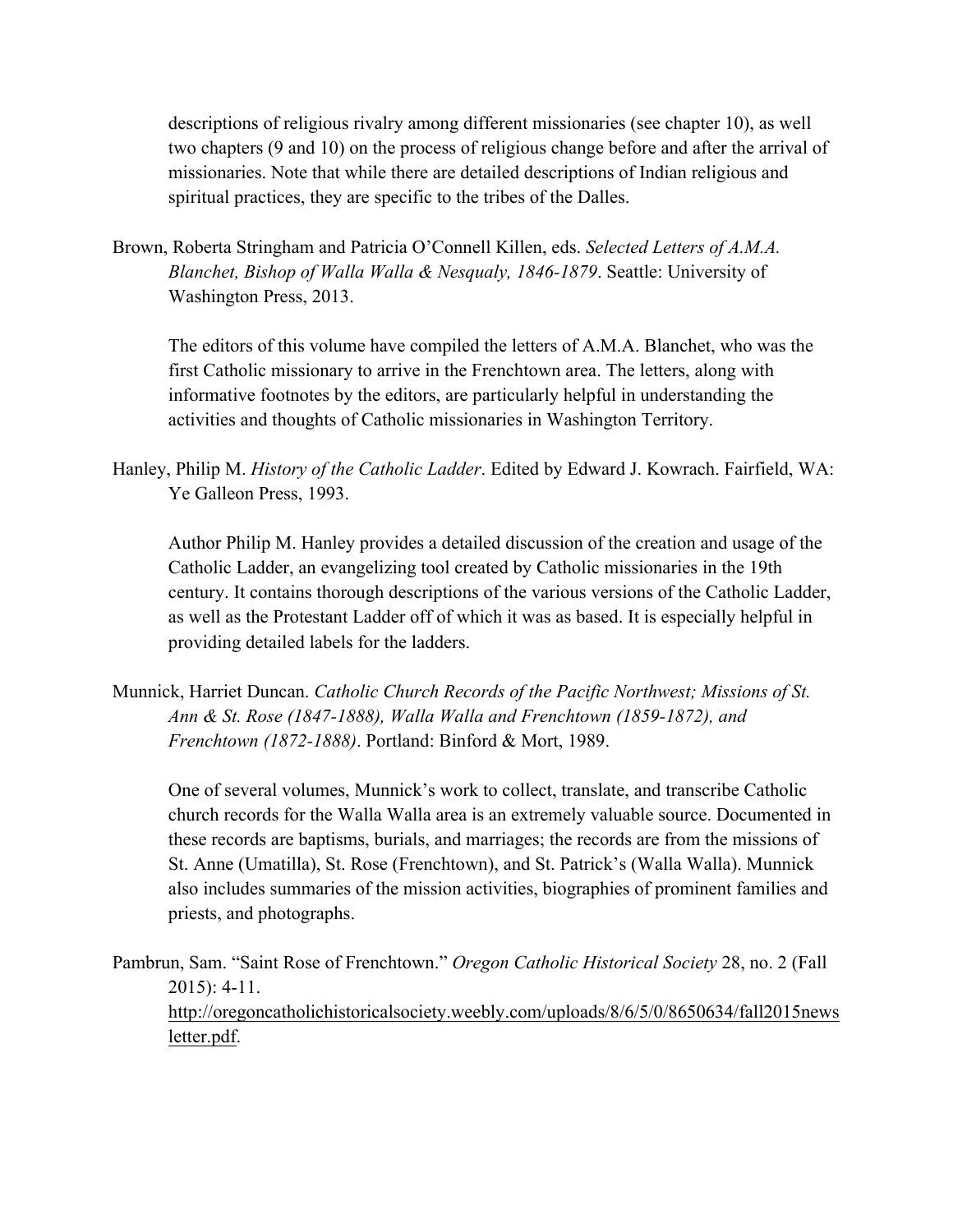Sam Pambrun has done thorough research on Frenchtown. His article discusses the St. Rose missions at Frenchtown, and is essential for understanding the chronology and details about the iterations of St. Rose. It also gives a brief history on the Catholic missionaries who came to the Pacific Northwest.

Prucha, Francis Paul. "Two Roads to Conversion: Protestant and Catholic Missionaries in the Pacific Northwest." *The Pacific Northwest Quarterly* 79, no. 4 (Oct. 1988): 130-137. http://www.jstor.org/stable/40490993.

There were many differences in Catholic and Protestant missionary practices in the Pacific Northwest. The work by Francis Paul Prucha in this article aims to describe these differences, and is specifically useful in understanding the how conversion efforts differed, highlighting that while Catholic and Protestant missionaries had the same goals, they had contrasting approaches.

Pucci, Joseph J., ed. *The Yakima Valley Catholic Centennial; 1847-1947, a Commemoration of the First One Hundred Years of Catholicity in the Yakima Valley*. Moxee: Holy Rosary Church, 1947.

The Holy Rosary Church created this book as a compilation of articles and letters on the history of Catholicism in the Yakima Valley. One article in particular is useful-- it is near the start of the book, entitled "A Brief History of the Origins of the Oblate Mission Among the Yakima Indians." It covers the story of the various missionaries and nuns coming to the region and establishing Catholic missions, including ones near Frenchtown.

Whitehead, Margaret. "Christianity, a Matter of Choice: The Historic Role of Indian Catechists in Oregon Territory and British Columbia." *The Pacific Northwest Quarterly* 72, no.3 (July, 1981): 98-106. http://www.jstor.org/stable/40490699.

Author Margaret Whitehead presents an argument that most Indians in the Pacific Northwest freely chose to convert to Christianity on the merits of the religion itself. She provides some details about Indians being hired by missionaries as teaching assistants and describes some of the methods missionaries used to teach about their faiths.

19th-Century Life

Bogdan, Janet. "Care or Cure? Childbirth Practices in Nineteenth Century America." *Feminist Studies* 4, no.2 (June, 1978): 92-99. http://www.jstor.org/stable/3177452.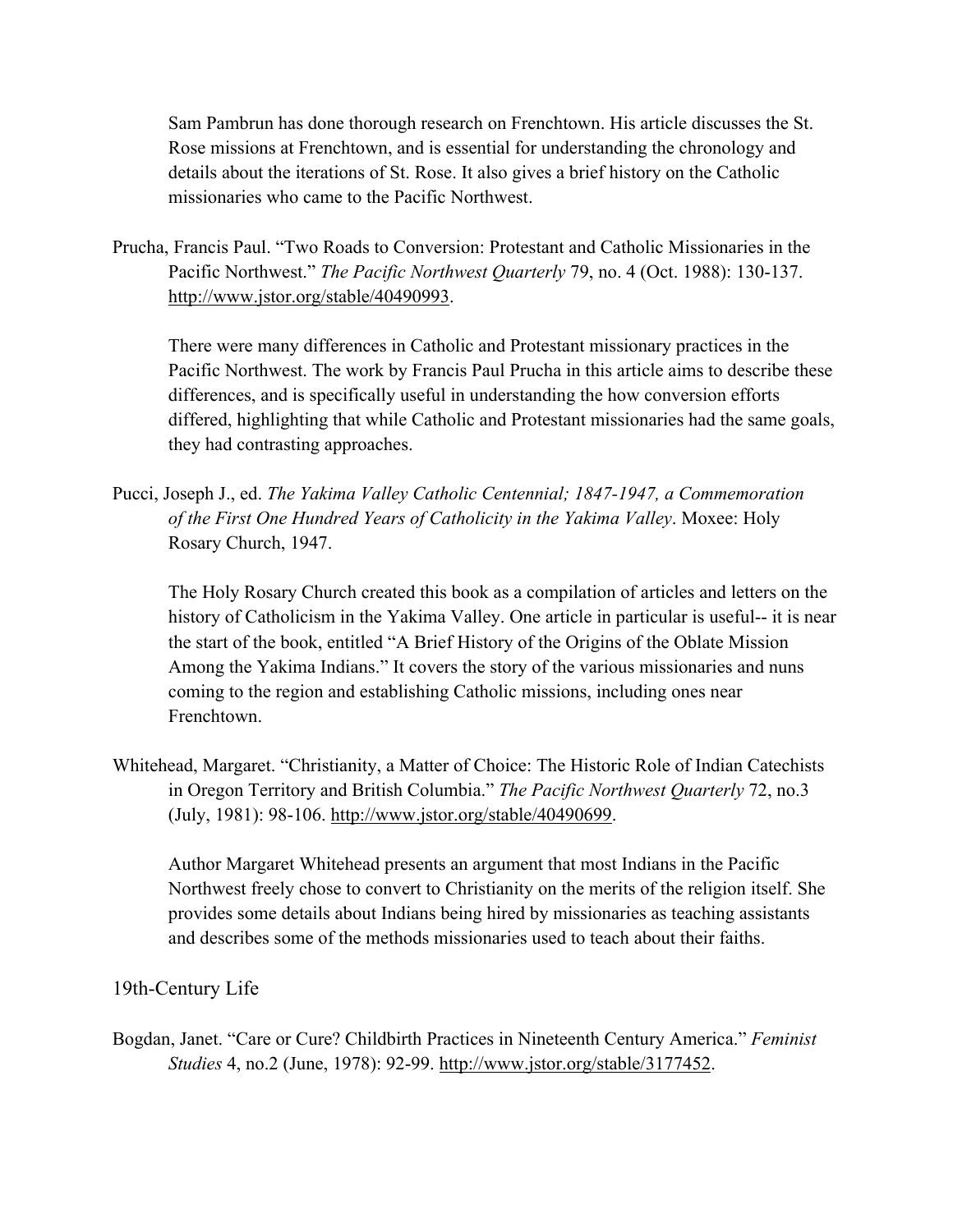Understanding the medical techniques used during childbirth provides a window into frontier life. In her article, Janet Bogdan focuses on the childbirth techniques favored by interventionist doctors during the nineteenth century. She also includes some analysis of the shift from midwives to physicians during the childbirth process as the century went on, along with the shift away from nonintervention in the process.

Peavy, Linda S. and Ursula Smith. *Frontier Children.* Norman: University of Oklahoma Press, 1999.

Peavy and Smith focus on frontier life through the eyes of children who came West with their families. They discuss children at home, work, and play, along with descriptions of education and health, accompanied by a collection of images of frontier children.

Peavy, Linda S. and Ursula Smith. *Pioneer Women: The Lives of Women on the Frontier.*  New York: Smithmark Publishers, 1996.

Coauthors Peavy and Smith seek to document frontier life through the eyes of women who came to settle the American West, also describing the Native American women who formed parts of western communities. They include sections on family life, health, community-building, and pioneer women "in action."

West, Elliott. *Growing Up with the Country: Childhood on the Far Western Frontier*. Albuquerque: University of New Mexico Press, 1989.

Elliott West describes various aspect of childhood life on the frontier, aiming to explain how the children shaped and were shaped by the frontier experience. One chapter in particular is relevant-- chapter 9, "Suffer the Children," describes the experience of childhood mortality on the frontier. For example, the chapter goes into detail about various diseases and their treatment, including diphtheria.

Reservations, Land, and Conflict

Boyd, Robert, ed. *Indians, Fire and the Land in the Pacific Northwest.* Corvallis: Oregon State University Press, 1999.

Edited by Robert Boyd, this collection of essays examines the land use practices of different Indian tribes in the Pacific Northwest. They focus on the use of fire for agricultural, hunting, aesthetic, and ecological purposes and how fire changed the environment.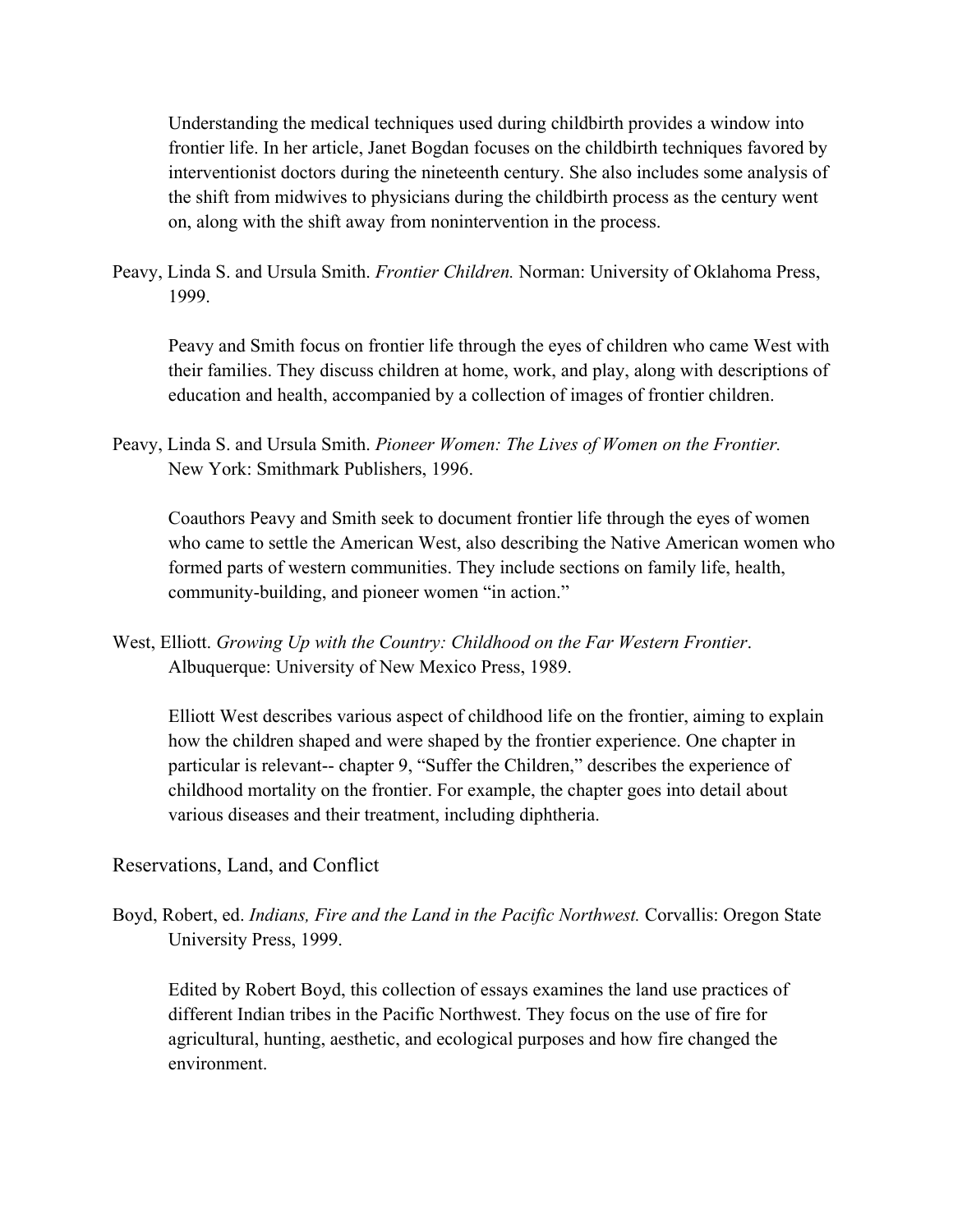Bunting, Robert. "The Environment and Settler Society in Western Oregon." *Pacific Historical Review* 64, no. 3 (1995): 413-432. http://www.jstor.org/stable/3641008.

Bunting explores the impact of white settlers on the environment in Oregon, showing how the settlers' agricultural practices and values changed and often destroyed the environment.

Ficken, Robert E. "After the Treaties: Administering Pacific Northwest Indian Reservations." *Oregon Historical Quarterly* 106, no.3 (2005): 442-461. http://www.jstor.org/stable/20615560.

Ficken covers the difficulties of administering Indian Reservations, highlighting corruption and mismanagement of the reservations, as well as the underlying assimilationist policies. His article is especially helpful in understanding the exploitative nature of the reservation/allotment system, in showing the attitudes of the United States government toward reservations, and in illustrating why the administrators often failed at their assimilationist goals.

Jackson, John C. *A Little War of Destiny: the First Regiment of Oregon Mounted Volunteers and the Yakima Indian War of 1855-56.* Fairfield: Ye Galleon Press, 1996.

Jackson's book provides an in-depth exploration of the Yakima Indian war of 1855-56, including the battles themselves as well as the conflict that sparked the war.

*Report of the Commissioner of Indian Affairs for the Territories of Washington & Idaho, and the State of Oregon for the Year of 1870*. Fairfield, WA: Ye Galleon Press, 1981.

After the creation of the Bureau of Indian Affairs, the Secretary of Internal Affairs received annual reports by Indian agents who administered Indian reservations in the United States. The 1870 report is just one of many such reports. Of particular relevance are the sections on the Pacific Northwest. The Indian agents describe the condition of the Indians, remarking on the successes and failures of the reservations. This book is especially useful in understanding U.S. government views towards Native Americans and their goals for the reservations (for example, they repeatedly mention the desire to have Indians become farmers). It also includes censuses categorized by tribe.

Vaughan, Champ Clark. *A History of the United States General Land Office in Oregon.*  Washington, D.C.: U.S. Department of the Interior, Bureau of Land Management, 2014.